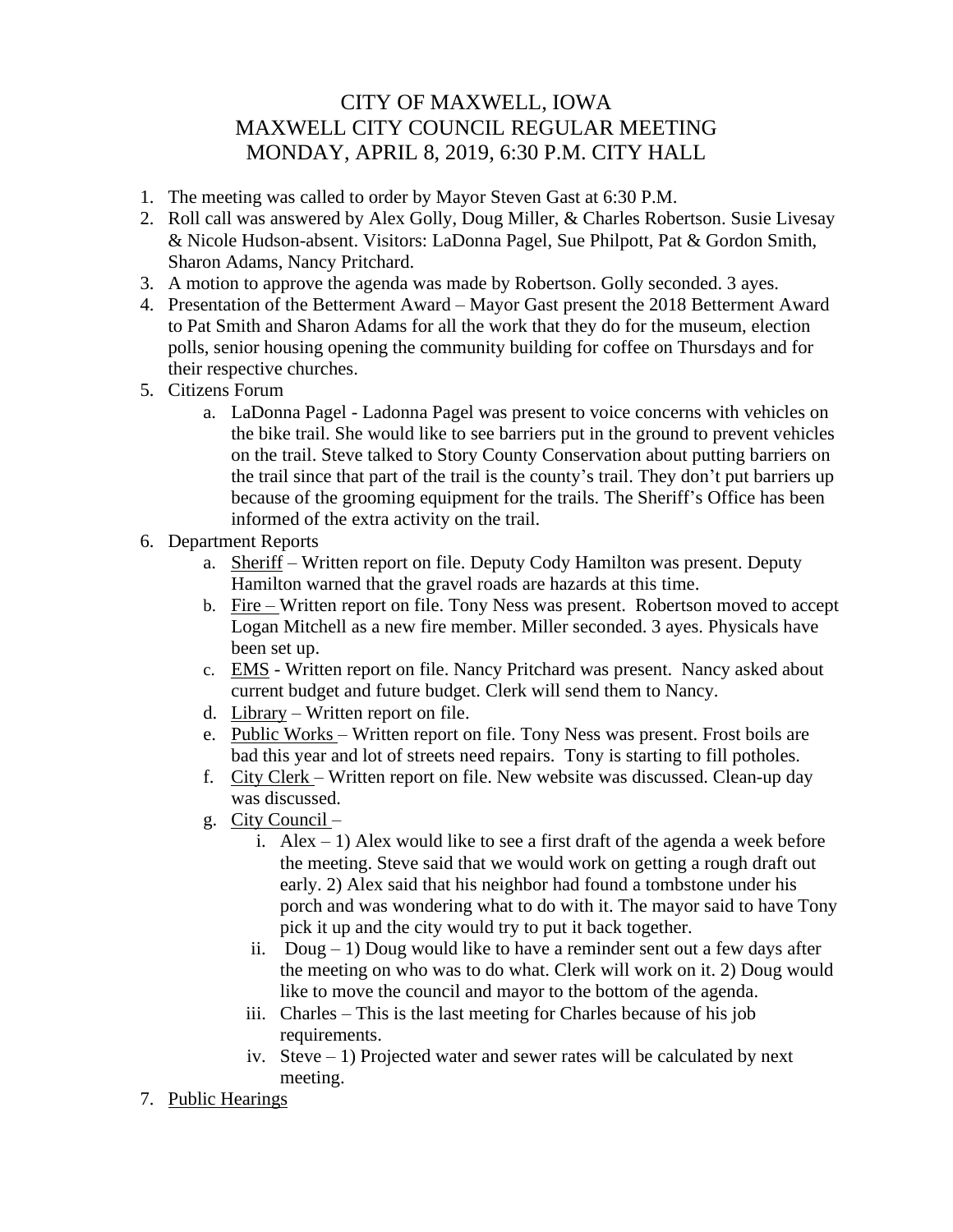- a. First Reading of an Ordinance amending Chapter 165, Section 165.09, pertaining to Lot Area and Width in the R-3 District – Miller moved to open the public hearing on an Ordinance amending Chapter 165, Section 165.09, pertaining to Lot Area and Width in the R-3 District. Golly seconded. 3 ayes. No public. Miller moved to close the public hearing. Seconded by Robertson. 3 ayes. This ordinance puts the size and width back to the original size. Miller moved to accept First Reading of an Ordinance amending Chapter 165, Section 165.09, pertaining to Lot Area and Width in the R-3 District. Golly seconded. 3 ayes
- b. First Reading of an Ordinance amending Chapter 165, Section 165.04, Official Zoning Map – From R-2 Mixed Residential District to R-3 Multi-Family Residential District - Miller moved to open the public hearing on an Ordinance amending Chapter 165, Section 165.04, Official Zoning Map – From R-2 Mixed Residential District to R-3 Multi-Family Residential District. Golly seconded. 3 ayes. No public. Miller moved to close the public hearing. Seconded by Robertson. 3 ayes. This Ordinance rezones the west corner of 3rd St and Ashford St to R-3 Zoning. Planning and Zoning recommended the rezoning with the condition that the lot is built as presented to the Planning & Zoning Board. Robertson moved to accept First Reading of an Ordinance amending Chapter 165, Section 165.04, Official Zoning Map – From R-2 Mixed Residential District to R-3 Multi-Family Residential District with the condition that the lot is built as presented to the Planning & Zoning Board. Golly seconded. 3 ayes
- c. First Reading of an Ordinance amending Chapter 55 Animal Protection and Control Section Livestock 55.05 Livestock. Golly moved to open the public hearing on an Ordinance amending Chapter 55 Animal Protection and Control Section Livestock 55.05 Livestock. Miller seconded. 3 ayes. No public. Miller moved to close the public hearing on an Ordinance amending Chapter 55 Animal Protection and Control Section Livestock 55.05 Livestock. Seconded by Golly. 3 ayes. Miller moved to accept the First Reading of an Ordinance amending Chapter 55 Animal Protection and Control Section Livestock 55.05 Livestock. Golly seconded. 3 ayes.
- d. First Reading of an Ordinance amending Provisions of Chapter 55 Section 55.01 and 55.06 Pertaining to the Type and Number of Pets Allowed – Miller moved to open the public hearing on an Ordinance amending Provisions of Chapter 55 Section 55.01 and 55.06 Pertaining to the Type and Number of Pets Allowed. Robertson seconded. 3 ayes. No public. Robertson moved to close the public hearing. Seconded by Golly. 3 ayes. Robertson moved to accept the First Reading of an Ordinance amending Provisions of Chapter 55 Section 55.01 and 55.06 Pertaining to the Type and Number of Pets Allowed. Miller seconded. 3 ayes
- 8. Old Business
	- a. NA
- 9. New Business
	- a. Sewer Forgiveness for 109 Metcalf St A water line broke at 109 Metcalf St. The owner would like to waive the extra sewer charges as none of the water went down the sewer. Miller moved waive the extra sewer charges. Golly seconded. 3 ayes.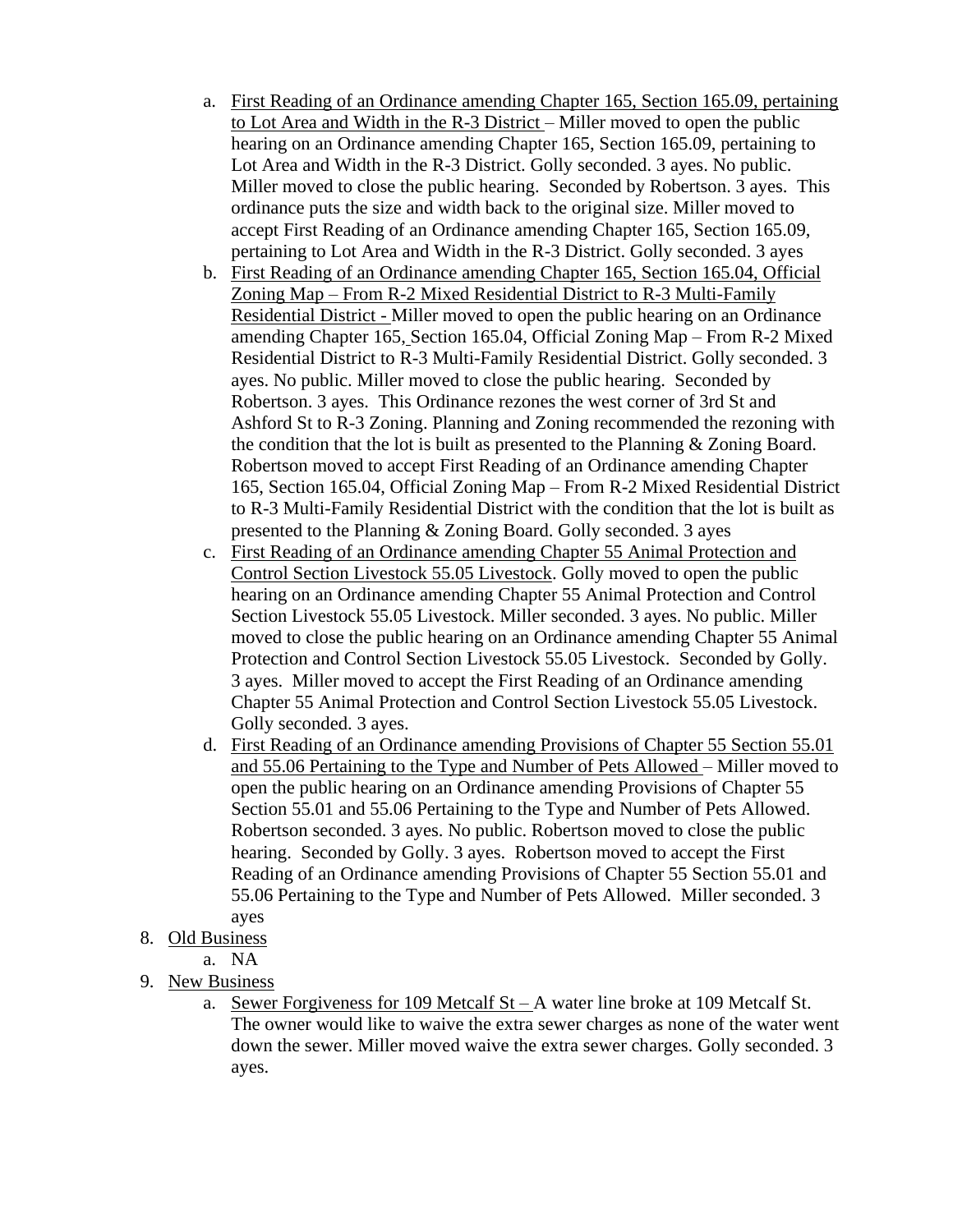- b. Resolution Approving 28E Agreement for Mutual Assistance for Story County Area Fire Departments – Golly moved to accept the 28E Agreement for Mutual Assistance for Story County Area Fire Departments. Robertson seconded. 3 ayes.
- c. Scope of Services for 5<sup>th</sup> Street Storm Sewer Improvements for the City of Maxwell, Iowa – Scope of Services for a storm sewer long  $5<sup>th</sup>$  St from Maxwell St to Indian Creek. This Scope of Services will cost \$34,400. Miller moved to approve the mayor to sign the scope of services for 5<sup>th</sup> Street Storm Sewer Improvements for the City of Maxwell, Iowa. Golly seconded. 3 ayes.
- d. Decision on Painting the Water Tower After discussing on the cost of putting the Spartan head and the Spartan name on the water tower, Golly moved to paint the water tower white and blue with blue lettering. Robertson seconded. 3 ayes.
- e. Equestrian Permit at 301 Webb Ct Discussion on whether the acreage met correct requirements, Miller moved to approve the equestrian permit for 301 Webb Ct. Robertson seconded. 3 ayes.
- f. Resolution to Set Dog License Fee Golly moved to accept Resolution 2019-06 A Resolution to Set Dog License Fee. Robertson seconded. 3 ayes.
- g. Resolution to Set ATV/UTV/Golf Cart Registration Fees Robertson moved to accept Resolution 2019-07 A Resolution to Set ATV/UTV/Golf Cart Registration Fees. Golly seconded. 3 ayes.
- h. Approve Human Resource Review of Employee Job Descriptions Help from professional human resources with job descriptions and establishing pay rates was discussed. Alex and Doug will come up with scope of work and costs for the council. Golly moved to approve seeking help with job descriptions and establishing pay rates. Miller seconded. 3 ayes.
- 10. Consent Agenda
- **1)** Miller moved to accept the March 11, 2019 minutes and bills. Golly seconded. 3 ayes. Robertson abstained on minutes.

| <b>CLAIMS REPORT</b>                |                                       |                |
|-------------------------------------|---------------------------------------|----------------|
| <b>VENDOR</b>                       | <b>REFERENCE</b>                      | <b>AMOUNT</b>  |
| AFLAC                               | <b>AFLAC CANCER</b>                   | \$<br>252.48   |
| <b>ALLIANT ENERGY</b>               | <b>MONTHLY UTILITY BILL</b>           | \$<br>4,132.05 |
| <b>BADGER METER</b>                 | <b>CELLULAR READS FOR WATER MTRS</b>  | \$<br>33.75    |
| <b>BANLEACO</b>                     | PRINTER/COPIER - OVERAGES             | \$<br>237.25   |
| <b>CASEYS GENERAL STORE</b>         | <b>MONTHLY GAS &amp; DIESEL</b>       | \$<br>1,159.34 |
| CENTRAL IOWA SHORTLINE LLC          | #3185,2399,2282,2120,2892             | \$<br>924.53   |
| <b>CHITTY GARBAGE SERVICE</b>       | <b>MONTHLY GARBAGE</b>                | \$<br>4,131.11 |
| <b>COLE NIELSEN</b>                 | 2 DAYS @FIRE SCHOOL                   | \$<br>100.00   |
| <b>CONSUMERS ENERGY</b>             | <b>RCH ELECTRIC</b>                   | \$<br>52.00    |
| <b>CUMMINS SALES &amp; SERVICES</b> | INSPECTION W/FULL SERVICE             | \$<br>506.17   |
| <b>DEBRA HAYES</b>                  | MILEAGE TO FILE BUDGET                | \$<br>13.92    |
| <b>IOWA DEP OF TRANSPORTATION</b>   | SALT ROCK / SAND                      | \$<br>216.00   |
| ELECTRIC PUMP & TOOL                | <b>CONTROL PANEL AT LIFT STATION</b>  | \$<br>1,918.34 |
| FIRE SERVICE TRAINING BUREAU        | FIRE TRAINING-COLE NIELSEN            | \$<br>100.00   |
| gWORKS                              | <b>IOWA USER GROUP MEETING</b>        | \$<br>180.00   |
| <b>IAWEA</b>                        | <b>IAWEA SMALL COMMUNITY WORKSHOP</b> | \$<br>25.00    |

**2)** Bills presented were as follows: